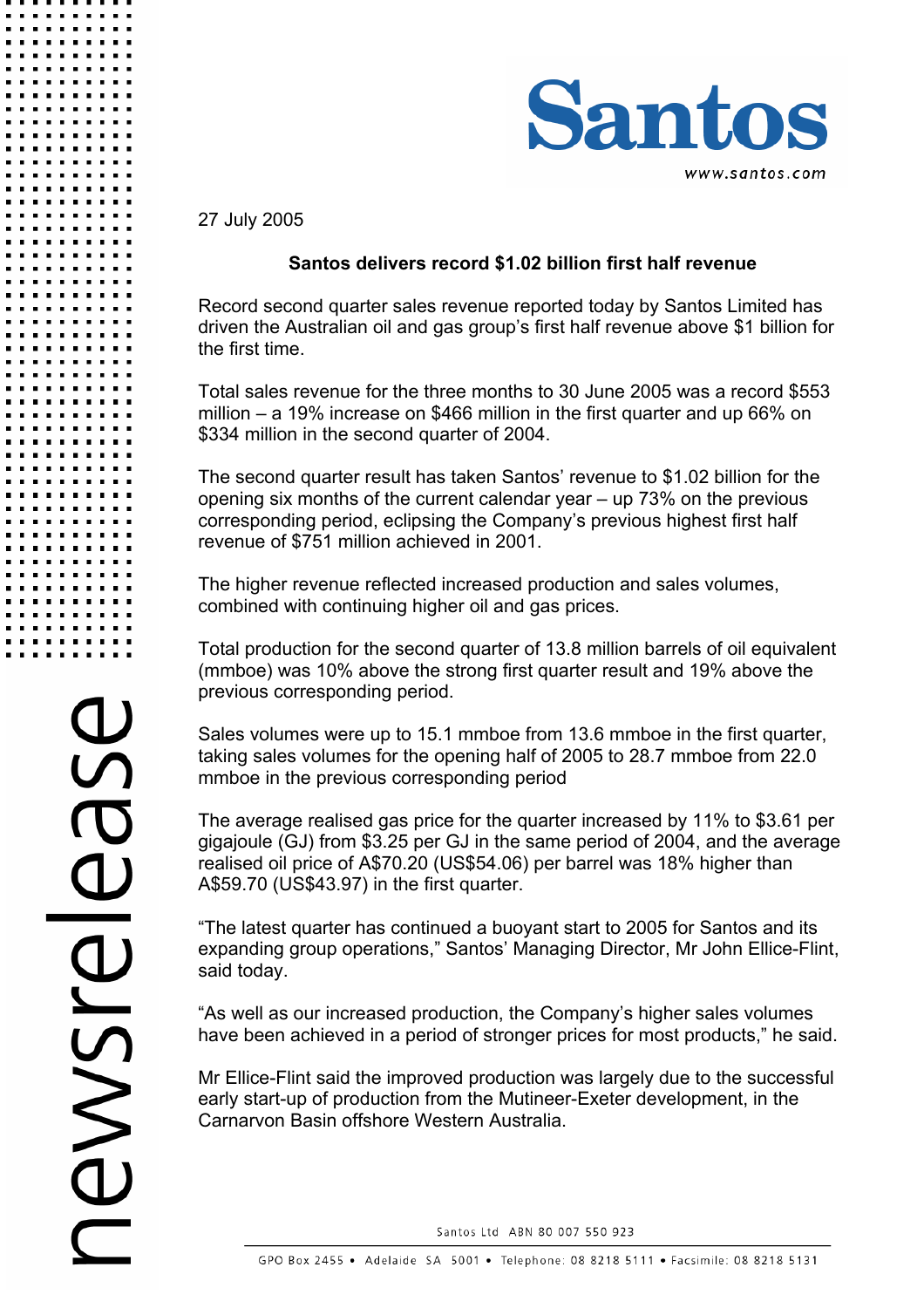"The 24% stronger first half production of 26.3 mmboe has us on track to achieve our previously stated guidance of approximately 54 mmboe for the full year compared with 47 mmboe in 2004," he said.

Santos has also previously forecast a further 10% increase in production for the 2006 calendar year.

Other significant developments during the second quarter included:

- \$200 million Casino gas development awarded production licence by Victorian Government. Project on target to commence production in the first quarter of 2006;
- Positive development drilling results on the Casino field;
- Development go-ahead for the first Santos operated Indonesian development – the Oyong oil and gas field;
- The signing of the gas sales agreement for the entire gas reserves from the Maleo field in Indonesia, which is expected to generate revenue of more than A\$700 million over the life of the field;
- Securing a 10-year contract to supply gas to the \$340 million Braemar Power Project in Queensland;
- Drilling of successful development wells on the John Brookes gas field, offshore WA; and
- Application submitted by the Kipper joint venture for a production licence over the field, offshore eastern Victoria, to commence production in 2009.

Since 30 June 2005, Santos has announced its intention to acquire US listed Tipperary Corporation Inc and Tipperary Oil and Gas Australia Pty Ltd, including an approximate 75% working interest in the Fairview coal seam methane field in central Queensland. This transaction, valued at approximately US\$466 million (A\$612 million), remains subject to Tipperary Corporation shareholder approval, which is expected early in the fourth quarter of 2005.

The Company also earlier this month announced a further expansion of its oil and gas exploration in the Sorell Basin, offshore Tasmania, and outlined plans to sell its interest in the undeveloped Golden Beach gas field, offshore Victoria.

#### **FOR FURTHER INFORMATION PLEASE CONTACT:**

**Media enquiries: Investor enquiries:** 

**Kathryn Mitchell <b>Andrew Seaton Andrew Seaton Santos Limited Santos Limited (08) 8218 5260 / 0407 979 982 (08) 8218 5157 / 0410 431 004** 

Santos stock symbols: STO (Australian Stock Exchange), STOSY (NASDAQ ADR), Ref #82-34 (Securities Exchange Commission)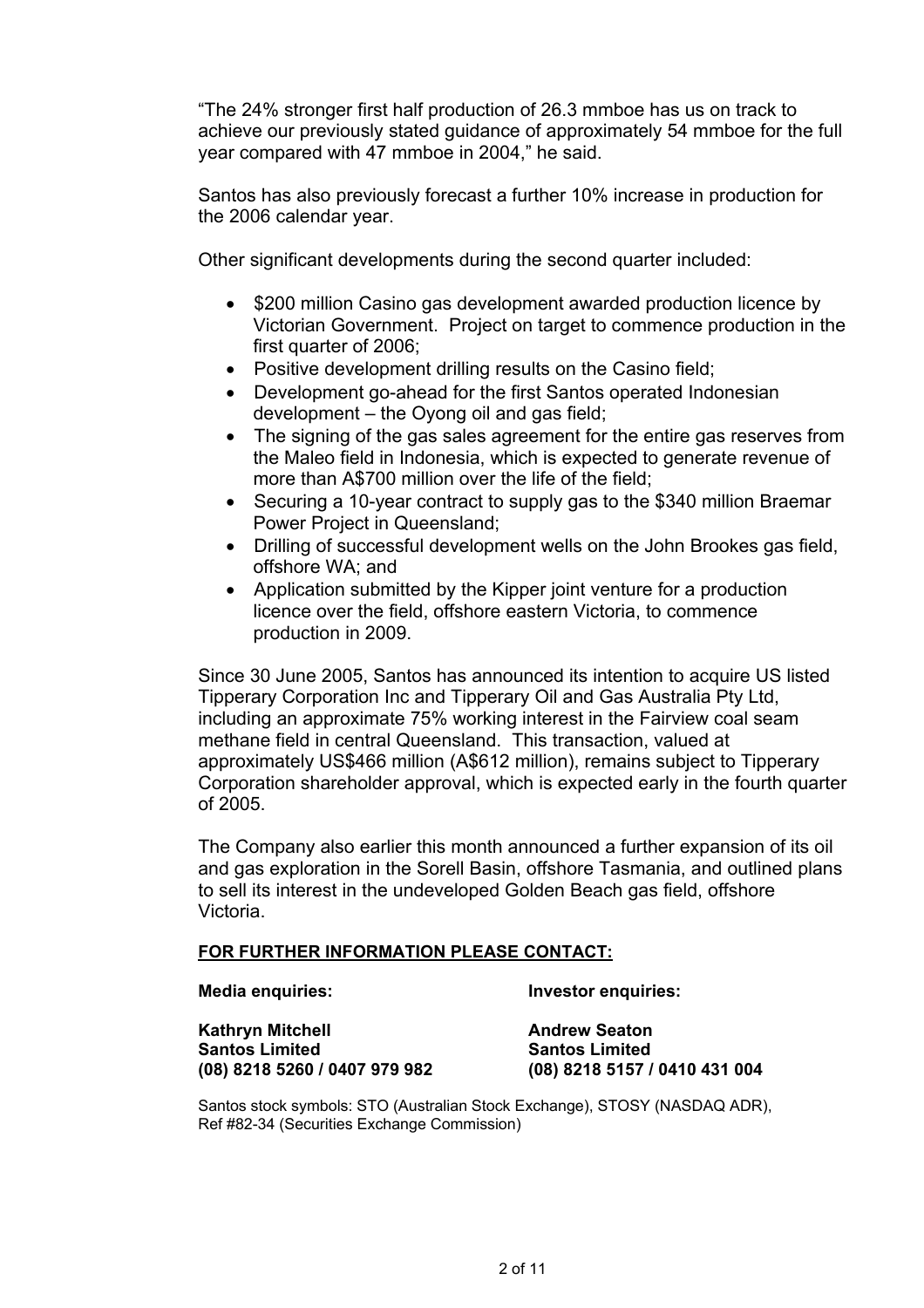## **STOCK EXCHANGE ACTIVITIES REPORT FOR THE SECOND QUARTER ENDING 30 JUNE 2005.**

# 1. **SALES AND PRODUCTION**

Santos' share of production, sales and revenue for the quarter ended 30 June 2005 is shown in the table below:

|                                              | <b>Quarter Ended</b> |                     |                  | <b>YTD</b> |                  | <b>Full Year</b> |
|----------------------------------------------|----------------------|---------------------|------------------|------------|------------------|------------------|
|                                              | Q2 2005              | Q <sub>2</sub> 2004 | Q1 2005          | H1 2005    | H1 2004          | 2004             |
| Sales Gas and Ethane (PJ)                    |                      |                     |                  |            |                  |                  |
| Cooper Basin                                 | 31.1                 | 33.8                | 32.1             | 63.2       | 57.6             | 125.9            |
| Surat/Denison                                | $\overline{5.1}$     | 3.6                 | 4.3              | 9.4        | 7.2              | 16.1             |
| Amadeus                                      | 3.0                  | 2.6                 | 3.2              | 6.2        | 5.4              | 11.3             |
| Otway                                        | 1.3                  | 1.6                 | 0.9              | 2.1        | 3.0              | 4.4              |
| Gippsland                                    | 2.7                  | 0.5                 | $\overline{2.6}$ | 5.3        | 1.2              | 3.8              |
| Carnarvon                                    | 0.0                  | 4.9                 | 1.7              | 1.7        | 10.0             | 17.7             |
| Indonesia                                    | 1.3                  | 0.0                 | 1.4              | 2.7        | 0.0              | 2.1              |
| <b>USA</b>                                   | 3.0                  | 2.3                 | 3.5              | 6.5        | 4.6              | 9.2              |
| <b>Total Sales Gas and Ethane Production</b> | 47.5                 | 49.4                | 49.7             | 97.1       | 89.1             | 190.5            |
| <b>Total Sales Volume</b>                    | 59.5                 | 51.3                | 53.9             | 113.4      | 92.5             | 207.1            |
| Gas Price (Avg A\$/GJ)                       | 3.61                 | 3.25                | 3.45             | 3.53       | 3.21             | 3.28             |
| Total Sales Revenue (A\$m)                   | 215.1                | 166.8               | 185.6            | 400.7      | 297.0            | 680.2            |
| Condensate (000's bbls)                      |                      |                     |                  |            |                  |                  |
| Cooper Basin                                 | 495.5                | 305.9               | 488.8            | 984.3      | 466.9            | 1448.5           |
| Surat/Denison                                | 6.7                  | 0.2                 | 8.6              | 15.3       | 2.2              | 7.8              |
| Amadeus                                      | 17.9                 | 0.0                 | 0.0              | 17.9       | 0.0              | 0.0              |
| Otway                                        | 15.2                 | 11.9                | 0.0              | 15.2       | 21.2             | 30.6             |
| Carnarvon                                    | 0.0                  | 215.9               | 673              | 67.3       | 457.5            | 775.5            |
| Bonaparte                                    | 318.8                | 253.7               | 585.6            | 904.4      | 289.6            | 1334.9           |
| <b>USA</b>                                   | 61.7                 | 35.0                | 82.9             | 144.6      | 42.3             | 114.4            |
| <b>Total Condensate Production</b>           | 915.8                | 822.6               | 1233.2           | 2149.0     | 1279.6           | 3711.7           |
| <b>Total Sales Volume</b>                    | 1091.3               | 528.6               | 1270.9           | 2362.2     | 1008.8           | 3569.5           |
| Condensate Price (Avg A\$/bbl)               | 68.54                | 55.70               | 69.41            | 69.01      | 50.75            | 64.01            |
| Condensate Price (Avg US\$/bbl)              | 52.78                | 37.17               | 51.12            | 51.98      | 34.41            | 44.59            |
| Total Sales Revenue (A\$m)                   | 74.8                 | 29.5                | 88.2             | 163.0      | 51.2             | 228.5            |
| LPG (000 t)                                  |                      |                     |                  |            |                  |                  |
| <b>Cooper Basin</b>                          | 55.0                 | 12.7                | 54.8             | 109.8      | 17.4             | 108.7            |
| Surat/Denison                                | 0.0                  | 0.0                 | 0.0              | 0.0        | 0.0              | 0.1              |
| Bonaparte                                    | 12.7                 | $\overline{5.4}$    | 23.8             | 36.5       | $\overline{5.4}$ | 49.8             |
| <b>Total LPG Production</b>                  | 67.7                 | 18.1                | 78.6             | 146.3      | 22.9             | 158.6            |
| <b>Total Sales Volume</b>                    | 41.3                 | 12.0                | 98.6             | 139.9      | 27.4             | 148.6            |
| LPG Price (Avg A\$/t)                        | 577.27               | 476.75              | 537.59           | 549.28     | 474.45           | 601.55           |
| Total Sales Revenue (A\$m)                   | 23.8                 | 5.9                 | 53.0             | 76.8       | 12.6             | 90.5             |
| Crude Oil (000's bbls)                       |                      |                     |                  |            |                  |                  |
| Cooper Basin                                 | 722.1                | 607.7               | 722.0            | 1444.1     | 1206.7           | 2685.6           |
| Surat/Denison                                | 19.1                 | 28.0                | 18.0             | 37.1       | 46.4             | 90.2             |
| Amadeus                                      | 41.8                 | 49.0                | 66.5             | 108.3      | 109.3            | 236.5            |
| Legendre                                     | 210.8                | 408.7               | 306.6            | 517.4      | 822.0            | 2045.8           |
| Thevenard                                    | 110.4                | 155.9               | 110.8            | 221.2      | 304.7            | 561.1            |
| <b>Barrow</b>                                | 186.3                | 221.5               | 195.8            | 382.1      | 435.1            | 859.3            |
| Stag                                         | 556.2                | 502.6               | 512.3            | 1068.5     | 1154.5           | 2124.8           |
| <b>Mutineer Exeter</b>                       | 2187.6               | 0.0                 | 0.0              | 2187.6     | 0.0              | 0.0              |
| Elang/Kakatua                                | 65.6                 | 46.1                | 57.4             | 123.0      | 115.1            | 226.7            |
| Jabiru/Challis                               | 50.1                 | 29.4                | 39.2             | 89.3       | 81.4             | 176.7            |
| Indonesia                                    | 22.9                 | 0.0                 | 38.2             | 61.1       | 0.0              | 68.0             |
| SE Gobe                                      | 67.9                 | 78.2                | 59.5             | 127.4      | 156.4            | 289.1            |
| <b>USA</b>                                   | 14.4                 | 20.9                | 16.9             | 31.3       | 73.9             | 171.7            |
| <b>Total Crude Oil Production</b>            | 4255.2               | 2148.0              | 2143.2           | 6398.4     | 4505.5           | 9535.5           |
| <b>Total Sales Volume</b>                    | 3411.4               | 2604.2              | 2330.0           | 5741.4     | 4908.7           | 9681.2           |
| Oil Price (Avg A\$/bbl)                      | 70.20                | 50.65               | 59.70            | 65.94      | 46.76            | 51.84            |
| Oil Price (Avg US\$/bbl)                     | 54.06                | 33.80               | 43.97            | 49.67      | 31.70            | 36.12            |
| Total Sales Revenue (A\$m)                   | 239.5                | 131.9               | 139.1            | 378.6      | 229.5            | 501.8            |
| <b>TOTAL</b>                                 |                      |                     |                  |            |                  |                  |
| <b>Production (mmboe)</b>                    | 13.8                 | 11.6                | 12.5             | 26.3       | 21.2             | 47.1             |
| Sales Volume (mmboe)                         | 15.1                 | 12.0                | 13.6             | 28.7       | 22.0             | 49.9             |
| Sales Revenue (A\$m)                         | 553.2                | 334.1               | 465.9            | 1019.1     | 590.3            | 1500.9           |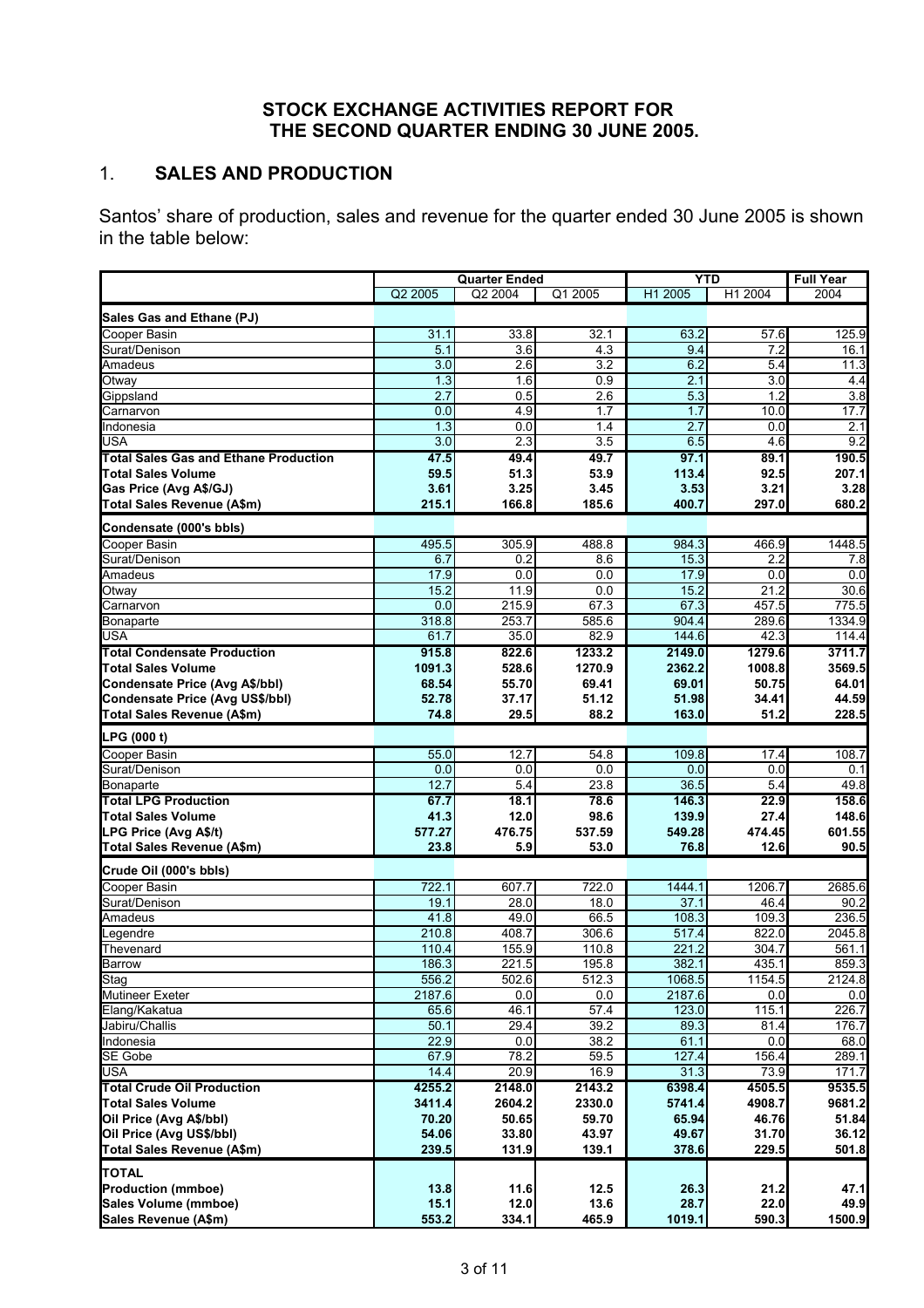## **Sales and Production Summary**

Total second quarter production was 13.8 million barrels of oil equivalent (mmboe), an increase of 10% over the first quarter, and 19% above the previous corresponding period.

Total sales revenue for the second quarter was a record \$553.2 million, an increase of 19% over the first quarter and 66% above the previous corresponding period. The improvement in sales revenue reflects both increased sales volumes and improved product prices.

### **Production by Product**

*Comparisons with prior periods for gas and associated condensate and LPG production are made between the current quarter and the same quarter from the prior year (previous corresponding period), as production is heavily influenced by seasonal factors.* 

*Conversely, comparisons for crude oil are made with the prior quarter, as oil production rates are not subject to seasonal variations.* 

#### **Sales Gas and Ethane**

Sales gas and ethane production for the quarter decreased by 4% to 47.5 petajoules (PJ) against the previous corresponding period.

This decline was the net result of the shut-in of East Spar during March 2005, the recommissioning of the Moomba Liquids Recovery Plant (LRP) which reduced the quantity of LPG in sales gas over that produced during the second quarter of 2004, and natural field decline in the Cooper Basin, offset by increased production in the US and other onshore Australian fields, together with the positive impact of the OMV and Novus acquisitions.

Quarterly sales gas and ethane sales volumes increased by 16% year on year to 59.5 PJ, of which 6.8 PJ was gas purchased to provide customer supply due to the shut-in of East Spar. prior to the commissioning of John Brookes.

Sales revenue for the quarter was up by 29% to \$215.1 million. The average realised gas price increased by 11% to \$3.61 per gigajoule (GJ) compared with \$3.25 per GJ in the previous corresponding period.

#### **Condensate**

Condensate production was 11% or 0.1 mmbbl higher than the previous corresponding period due to the reinstatement of production from the Moomba LRP, higher production from Bayu-Undan, and improved US condensate yields, offset by the shut in of East Spar.

Quarterly condensate sales volumes increased by 106% year on year to 1.1 mmbbl from 0.5 mmbbl, due to the increased production and timing of liftings.

Condensate sales revenue was more than 150% higher than the previous corresponding period at \$74.8 million. The realised condensate price increased by 23% to A\$68.54 per barrel from A\$55.70 previously.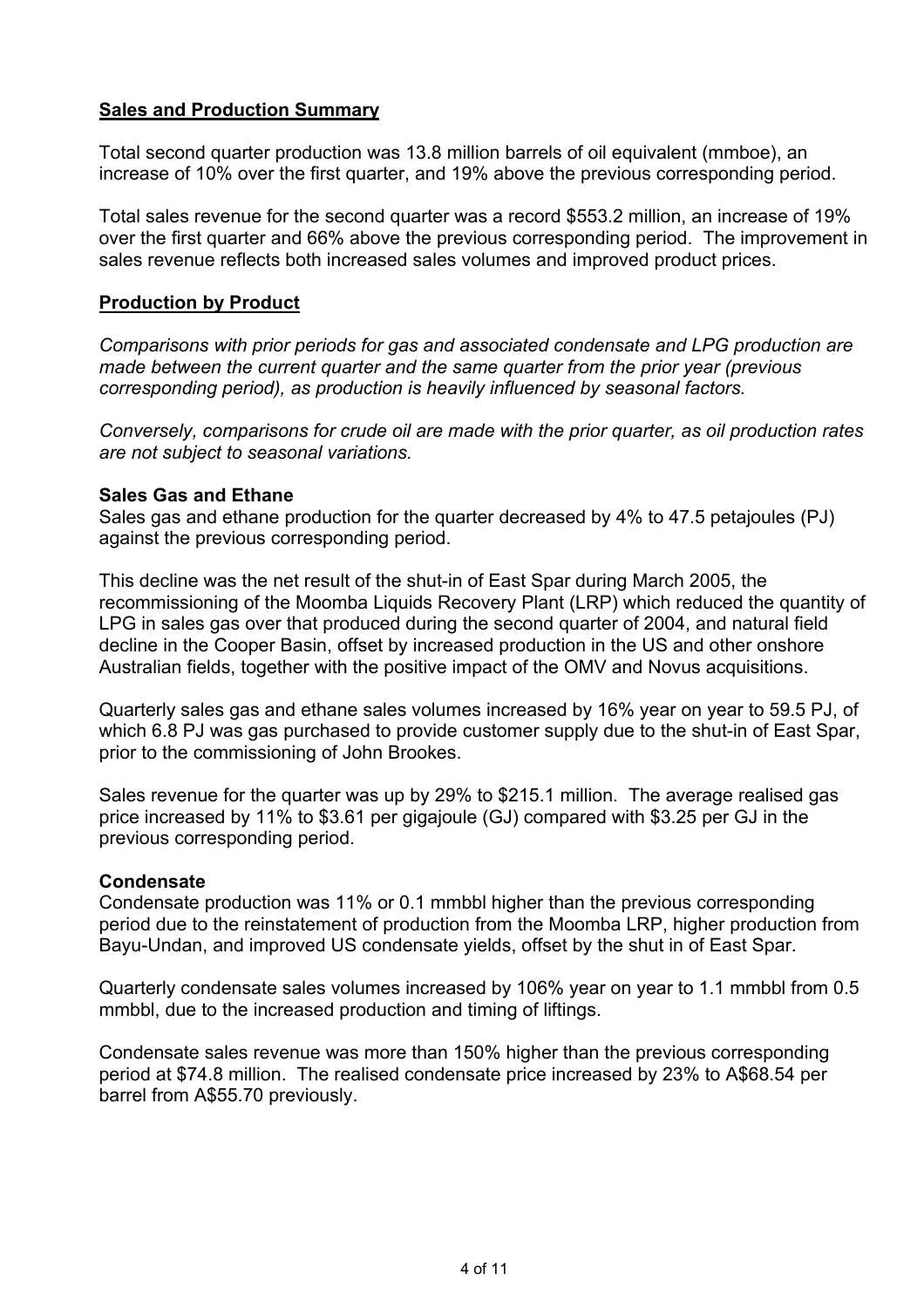# **LPG**

Quarterly LPG production increased to 67,700 tonnes from 18,100 tonnes in the previous corresponding period due to the reinstatement of the Moomba LRP and the increased liquids production from Bayu-Undan.

LPG sales volumes increased to 41,300 tonnes from 12,000 tonnes and sales revenue increased commensurately to \$23.8 million from \$5.9 million in the previous corresponding period. The realised LPG price increased to \$577.27 per tonne compared with \$476.75 previously.

## **Crude Oil**

Oil production of 4.26 million barrels (mmbbl) was double the first quarter of 2005. This was predominantly due to production from Mutineer-Exeter, together with higher volumes from Stag, offset by lower production at Legendre.

Quarterly oil sales volumes were 46% higher than the prior quarter due to higher production offset by the timing of liftings. Net underlifting during the quarter was approximately 0.84 mmbbl, including 0.26 mmbbl in the Cooper Basin, 0.24 mmbbl at Mutineer-Exeter, and 0.32 mmbbl in other Carnarvon Basin oil fields.

Oil sales revenue increased by 72% to \$239.5 million for the quarter. The average realised oil price was A\$70.20 (US\$54.06) per barrel after hedging, 18% higher than the 2005 first quarter average of A\$59.70 (US\$43.97).

## **Production by Area**

## **Cooper Basin**

Sales gas and ethane production decreased by 8% compared with the previous corresponding period to 31.1 PJ from 33.8 PJ reflecting the recommissioning of the Moomba LRP which reduced the quantity of LPG in sales gas over that produced during the second quarter of 2004 and natural field decline.

Third party gas totalling 5.3 PJ was purchased during the quarter as part of the Cooper Basin gas portfolio optimisation, which takes account of contracted customer demands, facility maintenance requirements, field development capital costs, gas storage levels, spot gas sales and the availability of third party gas.

Condensate production of 0.50 mmbbl was 62% higher than the previous corresponding period due to the reinstatement of the Moomba LRP.

LPG production was more than 330% higher than the previous corresponding period at 55,000 tonnes due to the reinstatement of the Moomba LRP.

Crude oil production was unchanged as compared with the first quarter at 722,000 barrels, reflecting the favourable impact of the expanded oil delineation and development program commenced during 2004.

## **Surat Basin/Denison Trough**

Quarterly sales gas production rose to 5.1 PJ from 3.6 PJ year on year due to increased output from Roma and Scotia, and a full quarter's production from Churchie.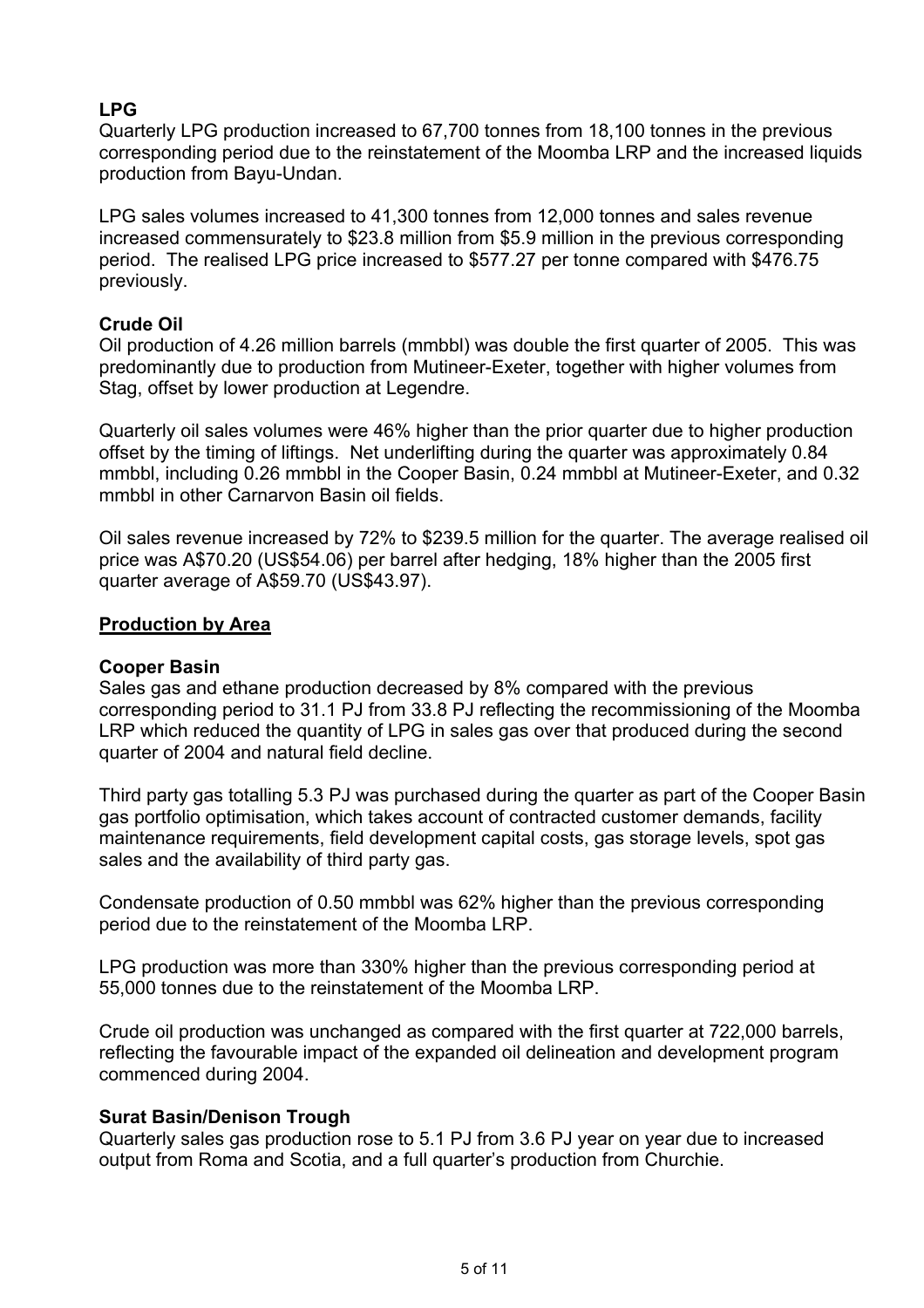## **Amadeus Basin**

Sales gas production increased to 3.0 PJ from 2.6 PJ due to higher customer demand.

#### **Otway Basin**

Sales gas production reduced to 1.3 PJ from 1.6 PJ due to the disposal of onshore Otway assets, offset by the commencement of production from the offshore Minerva field in December 2004.

#### **Gippsland Basin**

Sales gas production increased to 2.7 PJ from 0.5 PJ due to the increased interests acquired from OMV Petroleum Pty Ltd, combined with the completion of the Baleen 4 horizontal production well.

#### **Carnarvon Basin**

Carnarvon Basin gas and condensate production remains temporarily suspended as the depleted East Spar field was shut in. Third party gas is being acquired by the East Spar joint venture to meet supply commitments until the John Brookes field begins production, which is scheduled for late August to early September 2005.

Oil production tripled to 3.25 mmbbl from 1.13 mmbbl in the first quarter of 2005 due largely to the contribution from Mutineer-Exeter.

Mutineer-Exeter production commenced on 29 March 2005, and averaged approximately 72,000 barrels per day over the second quarter, including the ramp-up period associated with start-up activities.

Once steady operations were achieved, average rates of approximately 80,000 to 90,000 barrels per day were recorded. The production rate is expected to decline during the second half of 2005 as water cut increases, at which time Electric Submersible Pumps (ESPs) will be used to optimise the reservoir production performance.

Stag oil production was up by 9% over the prior quarter to 0.56 mmbbl, reflecting the continuing benefits of the infill drilling campaign carried out in late 2004 and additional workover activity. The joint venture is currently reviewing final details of a plan to drill and complete additional wells for water injection during the second half of 2005 that is expected to further boost production in 2006.

Legendre oil production was down by 31% to 0.21 mmbbl from 0.31 mmbbl due to normal field decline and a planned maintenance shutdown during May. An additional appraisal well is expected to be drilled during the third quarter.

#### **Timor Sea**

Crude oil production from the Timor Sea fields improved by 20% to 0.12 mmbbls during the quarter due mainly to a successful work-over of Jabiru 11 late in the first quarter 2005.

#### **Bonaparte Basin**

Bayu-Undan condensate production of 0.32 mmbbl was 26% higher than the previous corresponding period, although 45% below the first quarter. This reflected the impact of a six week planned shutdown during the second quarter for regulatory inspections, debottlenecking works and connection of the gas pipeline to the LNG plant.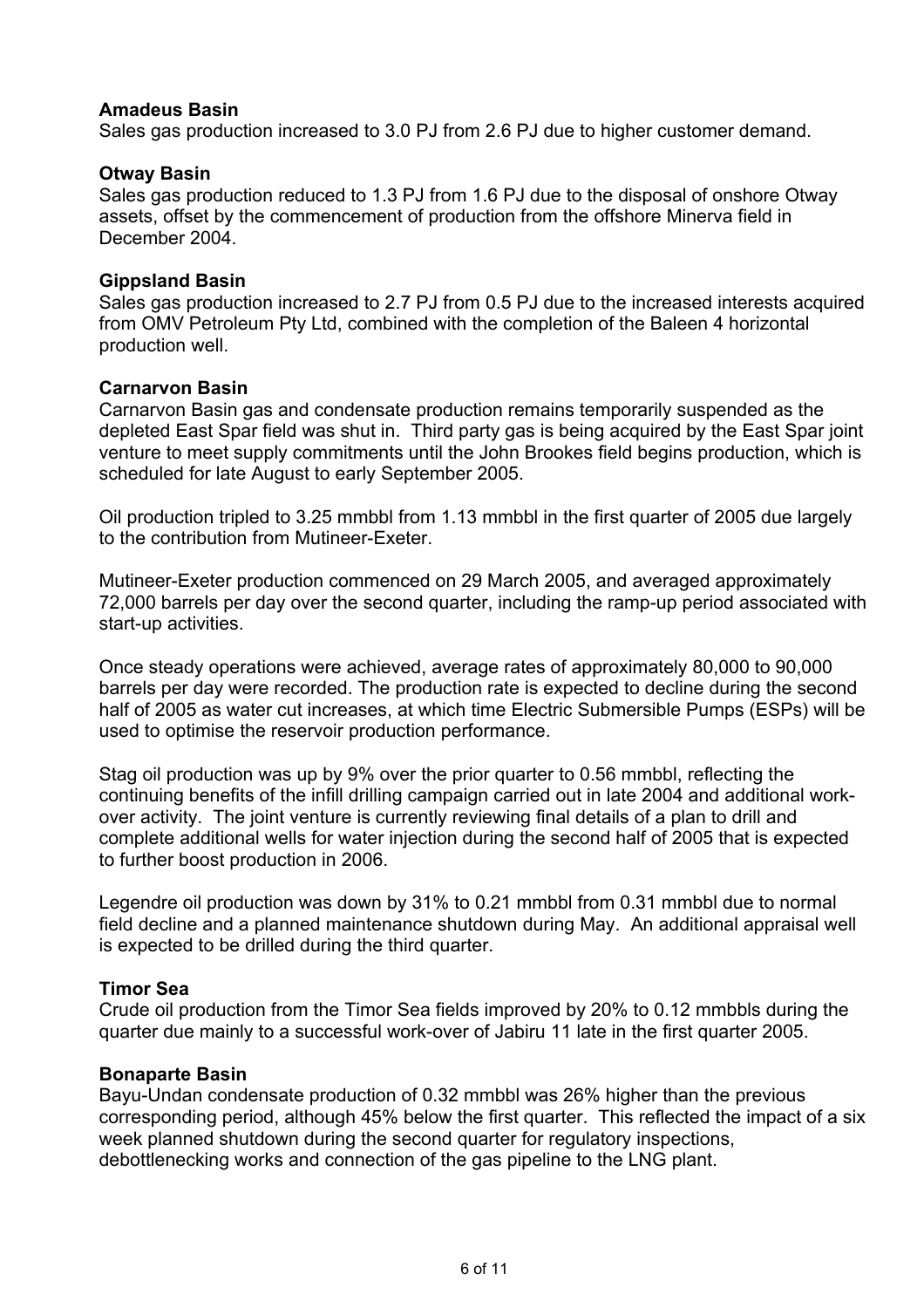Following the shutdown, the debottlenecking has resulted in improved gross liquid recoveries, with liquids flow rates averaging 108,000 barrels per day of which about 70,000 barrels per day is condensate.

Bayu-Undan LPG production of 12,700 tonnes more than doubled that of the previous corresponding period, but was 47% lower than the first quarter due to the planned shutdown.

### **Indonesia**

Sales gas production from Brantas and Kakap (acquired during the second half of 2004) was 1.3 PJ.

An infill drilling campaign of up to five wells has recently commenced at the onshore Wunut field in the Brantas PSC, which is expected to lift production by the fourth quarter of 2005.

#### **Papua New Guinea**

Oil production at SE Gobe increased to 0.07 mmbls from 0.06 mmbbls in the prior quarter due mainly to the connection of SE Gobe 11 in June 2005.

#### **United States**

Sales gas production rose to 3.0 PJ from 2.3 PJ in the previous corresponding period, reflecting increased production in the Mountainside (Petru) project where additional wells were drilled and completed during the first quarter, and the Lafite Allen Dome project where the St. Joe recompletion exceeded expectations. Average gas prices realised in the US increased 15% to US\$6.79 per mcf.

Condensate production increased to 0.06 mmbbl from 0.03 mmbbl in the previous corresponding period due to improved yields and better field performance at Petru and St. Joe.

## **2. CAPITAL EXPENDITURE**

Total capital expenditure is summarised in the table below:

| <b>Capital Expenditure Summary</b>        |                     | Quarter Ended |         | YTD                 | <b>Full Year</b> |       |
|-------------------------------------------|---------------------|---------------|---------|---------------------|------------------|-------|
| (\$millions)                              | Q <sub>2</sub> 2005 | Q2 2004       | Q1 2005 | H <sub>1</sub> 2005 | H1 2004          | 2004  |
| Exploration $(1)$                         | 36.6                | 16.3          | 41.9    | 78.5                | 41.1             | 125.6 |
| Delineation <sup><math>(1,2)</math></sup> | 24.1                | 27.5          | 19.8    | 43.9                | 44.2             | 90.9  |
| Development                               | 183.8               | 175.2         | 156.6   | 340.4               | 304.8            | 713.0 |
| Total Capital Expenditure <sup>(2)</sup>  | 244.5               | 219.0         | 218.3   | 462.8               | 390.1            | 929.5 |

<sup>(1)</sup> As previously announced on 7 June 2005, Santos has elected to adopt the "Successful Efforts" approach to accounting for exploration and evaluation expenditure. A further breakdown of the amount of exploration and evaluation costs expensed and capitalised will be provided with the interim result which will be released on 25 August 2005.

(2) Delineation includes near field exploration, evaluation and appraisal expenditure.

# **2.1 Exploration Activity**

Exploration expenditure was \$36.6 million in the second quarter of 2005.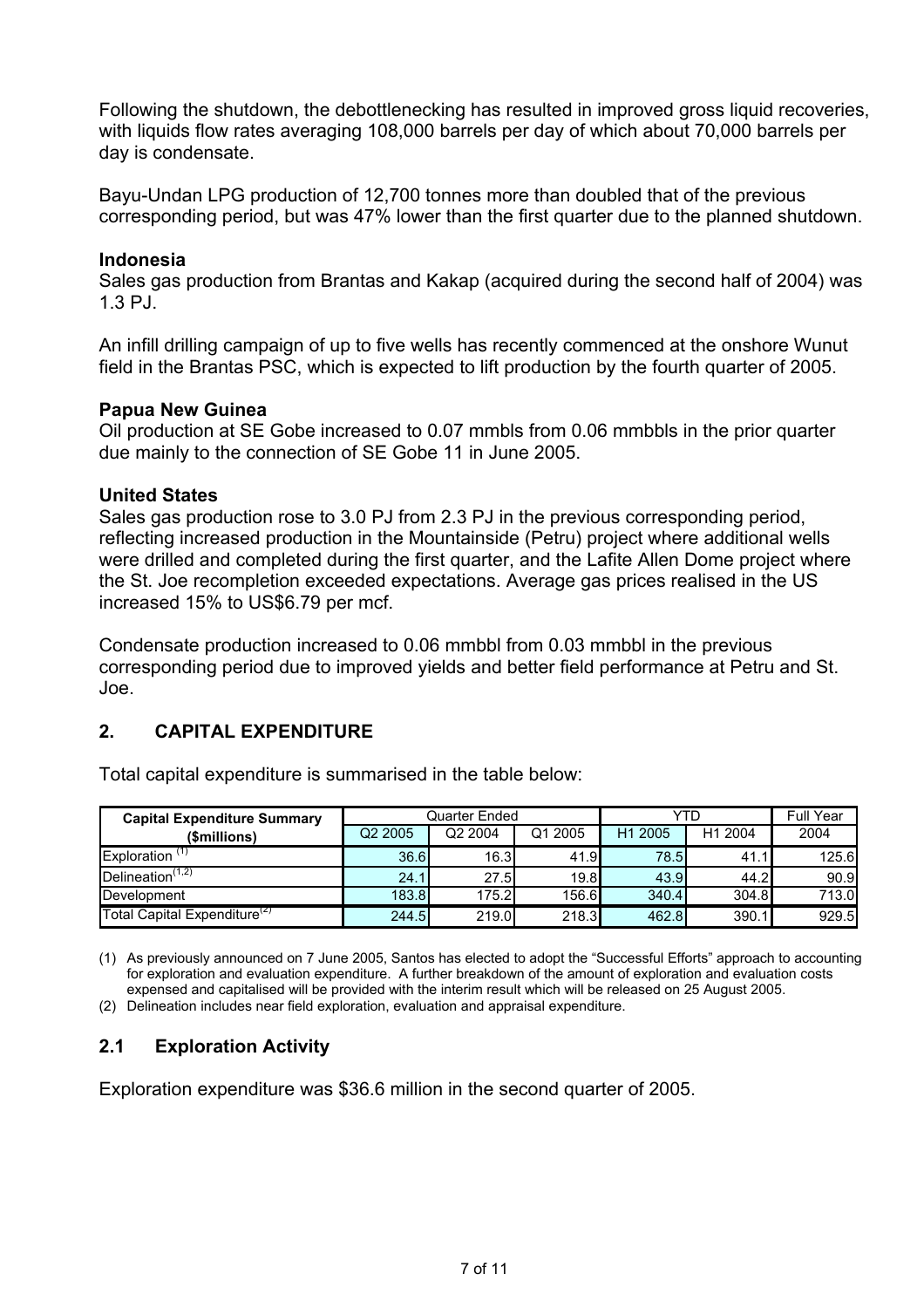Wildcat drilling activity during the second quarter is shown in the table below:

| Well            | Basin/Area         | Target | Licence            | <b>Santos</b><br><b>Interest</b><br>(%) | <b>Well Status</b>                                                      |
|-----------------|--------------------|--------|--------------------|-----------------------------------------|-------------------------------------------------------------------------|
| Ras Abu Darag 1 | Gulf of Suez       | Oil    | Ras Abu Darag      | 50                                      | In progress                                                             |
| Bisma 1         | East Java          | Oil    | <b>Brantas PSC</b> | 18                                      | P&A, dry hole                                                           |
| Dendera 1       | Gulf of Suez       | Oil    | North Zeit Bay     | 50                                      | P&A, dry hole                                                           |
| Koop 1          | Texas              | Gas    | Thunder            | 80                                      | P&A, temporarily abandoned, possible<br>re-entry for further evaluation |
| Cougar B        | Texas state waters | Gas    | High Island 27L    | 75                                      | P&A, dry hole                                                           |

Other than the Ras Abu Darag 1 well, which was drilling at the end of the quarter, all wildcat wells were plugged and abandoned without intersecting commercial hydrocarbons.

During the quarter, a joint venture operated by an affiliate of Devon Energy Corporation, in which Santos has a 25% interest, was awarded the North Qarun exploration block in the Gindi Basin of the Western Desert in Egypt.

Shortly after the end of the quarter, Santos further strengthened its Sorell Basin acreage trend position with the award of the T40/P exploration permit.

#### **Seismic Acquired**

Seismic activity during the second quarter is shown in the table below.

| <b>Permit</b>       | Area/Basin                  | Type | km' | <b>Status</b>                |
|---------------------|-----------------------------|------|-----|------------------------------|
| ATP259P             | Jackson-Naccowlah / Cooper  | 3D   | 247 | <b>Acquisition Completed</b> |
| Madura Offshore PSC | Merpati                     | 3D   | 13  | <b>Acquisition Completed</b> |
| Sampang PSC         | Jeruk and surrounding areas | 3D   | 197 | <b>Acquisition Completed</b> |

## **Forward Exploration Drilling Schedule**

The current indicative drilling schedule for the remainder of 2005 is set out in the table below:

| <b>Well Name</b>    | Basin / Area        | <b>Target</b> | Upside resource Potential (mmboe) |              |              |      | <b>Santos</b><br><b>Interest</b> | <b>Timing</b>  |
|---------------------|---------------------|---------------|-----------------------------------|--------------|--------------|------|----------------------------------|----------------|
|                     |                     |               | $1 - 50$                          | 50 - 100     | $100 - 250$  | >250 | (%)                              |                |
| Caldita             | Bonaparte           | Gas           |                                   |              |              | ✓    | 40                               | Drilling       |
| Henry               | Otway               | Gas           | ✓                                 |              |              |      | 50                               | Drilling       |
| Khufu               | Gulf of Suez        | Oil           |                                   | ✓            |              |      | 20                               | Q <sub>3</sub> |
| <b>Bobcat A</b>     | Texas state waters  | Gas           | $\checkmark$                      |              |              |      | 100                              | Q3             |
| Firebird            | Bonaparte           | Gas           |                                   |              | $\checkmark$ |      | 21                               | Q <sub>3</sub> |
| NZB-2               | Gulf of Suez        | Oil           | ✓                                 |              |              |      | 50                               | Q <sub>3</sub> |
| Yamala              | <b>Bowen</b>        | Gas           | ✓                                 |              |              |      | 50                               | Q <sub>3</sub> |
| Banjar Panji        | East Java           | Oil           | ✓                                 |              |              |      | 18                               | Q <sub>3</sub> |
| Windula             | Cooper              | Oil           | ✓                                 |              |              |      | 60                               | Q3             |
| Greenmount          | Bowen               | Gas           | ✓                                 |              |              |      | 50                               | Q3             |
| <b>Bricklanding</b> | Barrow              | Oil           |                                   | ✓            |              |      | 43                               | Q <sub>3</sub> |
| Nyari (Nuri)        | East Java           | Oil           |                                   | ✓            |              |      | 75                               | Q <sub>3</sub> |
| Herbras             | East Java           | Oil           |                                   |              | $\checkmark$ |      | 45                               | Q3             |
| <b>Black Horse</b>  | Texas               | Gas           | ✓                                 |              |              |      | 100                              | Q4             |
| NZB-3               | <b>Gulf of Suez</b> | Oil           | ✓                                 |              |              |      | 50                               | Q4             |
| Cougar LB54         | Texas state waters  | Gas           | ✓                                 |              |              |      | 100                              | Q4             |
| Saratoga            | Cooper              | Oil           | ✓                                 |              |              |      | 60                               | Q4             |
| Pawnee              | Gulf of Suez        | Oil           |                                   | $\checkmark$ |              |      | 50                               | Q4             |
| Lindsay             | Otway               | Gas           | ✓                                 |              |              |      | 40                               | Q4             |

The exploration portfolio is constantly being optimised therefore the above program may vary as a result of rig availability, drilling outcomes and as new prospects mature.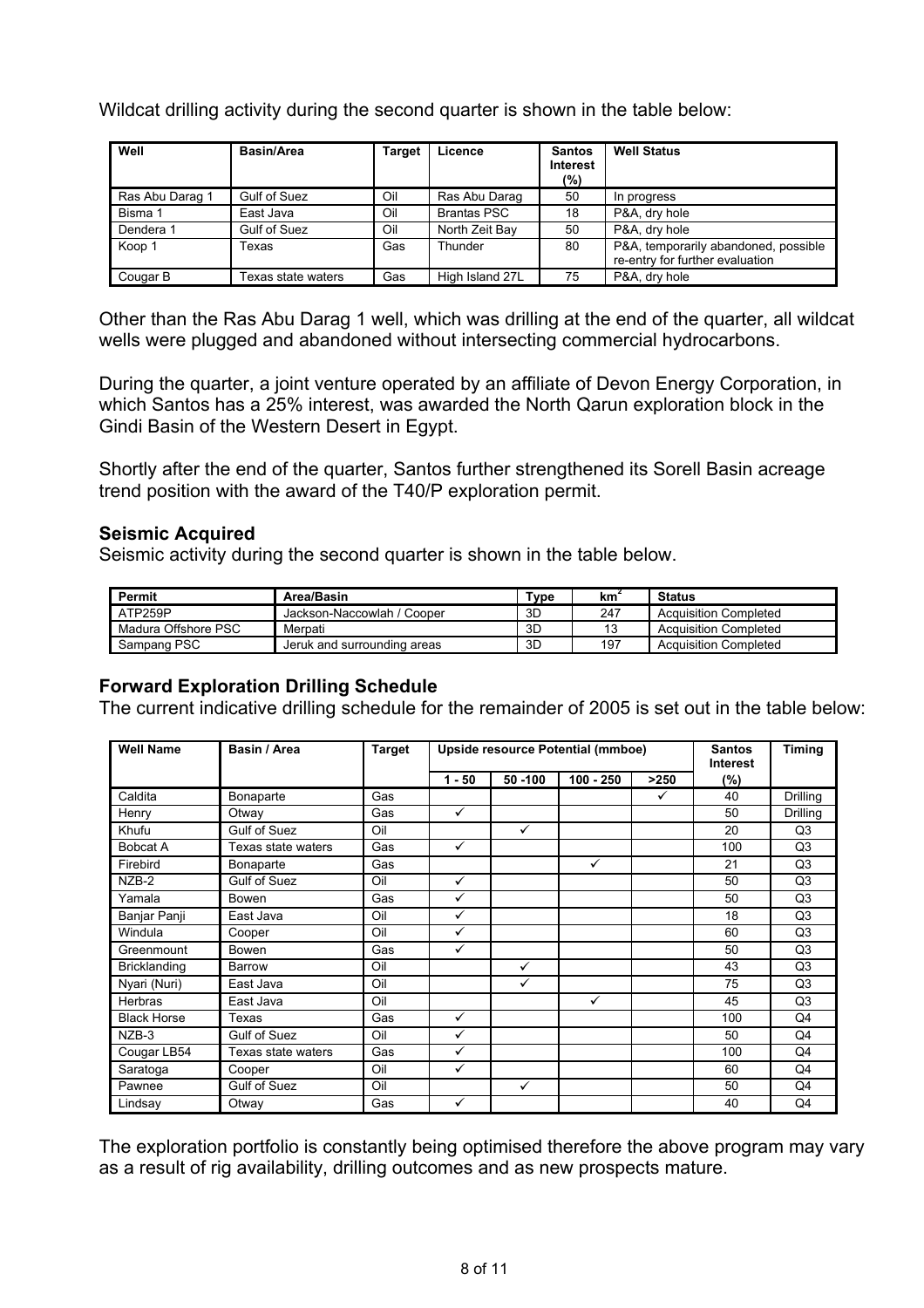# **2.2 Delineation Activity**

Delineation expenditure was \$24.1 million in the second quarter of 2005.

The table below details the delineation wells drilled during the quarter and their status:

| Well                  | <b>Basin/Area</b> | Target  | <b>Santos</b><br>Interest (%) | <b>Well Status</b>                              |
|-----------------------|-------------------|---------|-------------------------------|-------------------------------------------------|
| Mutineer 11           | Carnarvon         | Oil     | 33.4                          | P&A, successful oil                             |
| Thomas Bright 3       | Carnarvon         | Gas     | 45                            | P&A, successful gas (July 2005)                 |
| Mulberry 3            | Cooper            | Oil     | 89                            | C&S. successful oil                             |
| Carmina 2             | Cooper            | Oil     | 66.6                          | C&S, successful oil                             |
| Mulberry 4            | Cooper            | Oil     | 89                            | C&S, cased as water injection well              |
| Ipundu N9 (deepening) | Cooper            | Oil     | 89                            | C&S, successful oil                             |
| Ipundu N4 (deepening) | Cooper            | Oil     | 89                            | C&S. successful oil                             |
| Ipundu 12 (deepening) | Cooper            | Oil     | 89                            | C&S, successful oil                             |
| Iliad <sub>3</sub>    | Cooper            | Oil     | 70                            | C&S, successful oil                             |
| Dululu 1              | Cooper            | Oil     | 70                            | C&S, successful oil                             |
| Teringie 1            | Cooper            | Oil     | 100                           | C&S, successful oil (July 2005)                 |
| Upsilon 1             | Cooper            | Oil     | 100                           | P&A, drv hole                                   |
| Matrix 1              | Cooper            | Gas     | 60                            | C&S, further evaluation for gas                 |
| Tanggulangin 4        | East Java         | Oil/Gas | 18                            | C&S, successful gas, further evaluation for oil |
| Jeruk 2 ST4           | East Java         | Oil     | 45                            | Drilling ahead at end of quarter                |
| Canoe Creek 1         | Texas             | Gas     | 100                           | P&A, dry hole                                   |
| Von Gonten 1          | Texas             | Gas     | 40                            | P&A, dry hole                                   |
| ME Garcia 1           | Texas             | Gas     | 85                            | Drilling ahead at end of quarter                |
| Hardy GU 1            | Texas             | Gas     | 45                            | C&S, successful gas                             |

The vertical Mutineer 11 appraisal well was plugged and abandoned as planned after intersecting thicker than expected reservoir high to prognosis and confirming better than expected pressure connection in the reservoir.

The Thomas Bright 3 appraisal well on the John Brookes gas field spudded in June and was still drilling at the end of the quarter. Shortly after the end of the quarter the results of this well indicated a 60 metre gas column on the flank of the structure.

In the offshore East Java Basin, the Jeruk 2 well was re-entered for sidetrack 4 to further evaluate the Jeruk oil discovery and was still drilling at the end of the quarter.

# **2.3 Development Activity**

Development expenditure during the second quarter was A\$183.8 million.

## **Bayu Undan LNG Project (Santos 10.6%)**

Project approximately 86% complete at the end of the second quarter, and remains on schedule for first LNG production in early 2006. The tie-in of the gas pipeline from the offshore facilities to the onshore LNG plant was carried out during the planned regulatory shutdown in May.

## **John Brookes (Santos 45%)**

Approximately 88% complete at the end of the second quarter, with gas production expected in late August to early September 2005. Two of the three development wells have been drilled and the third is in progress.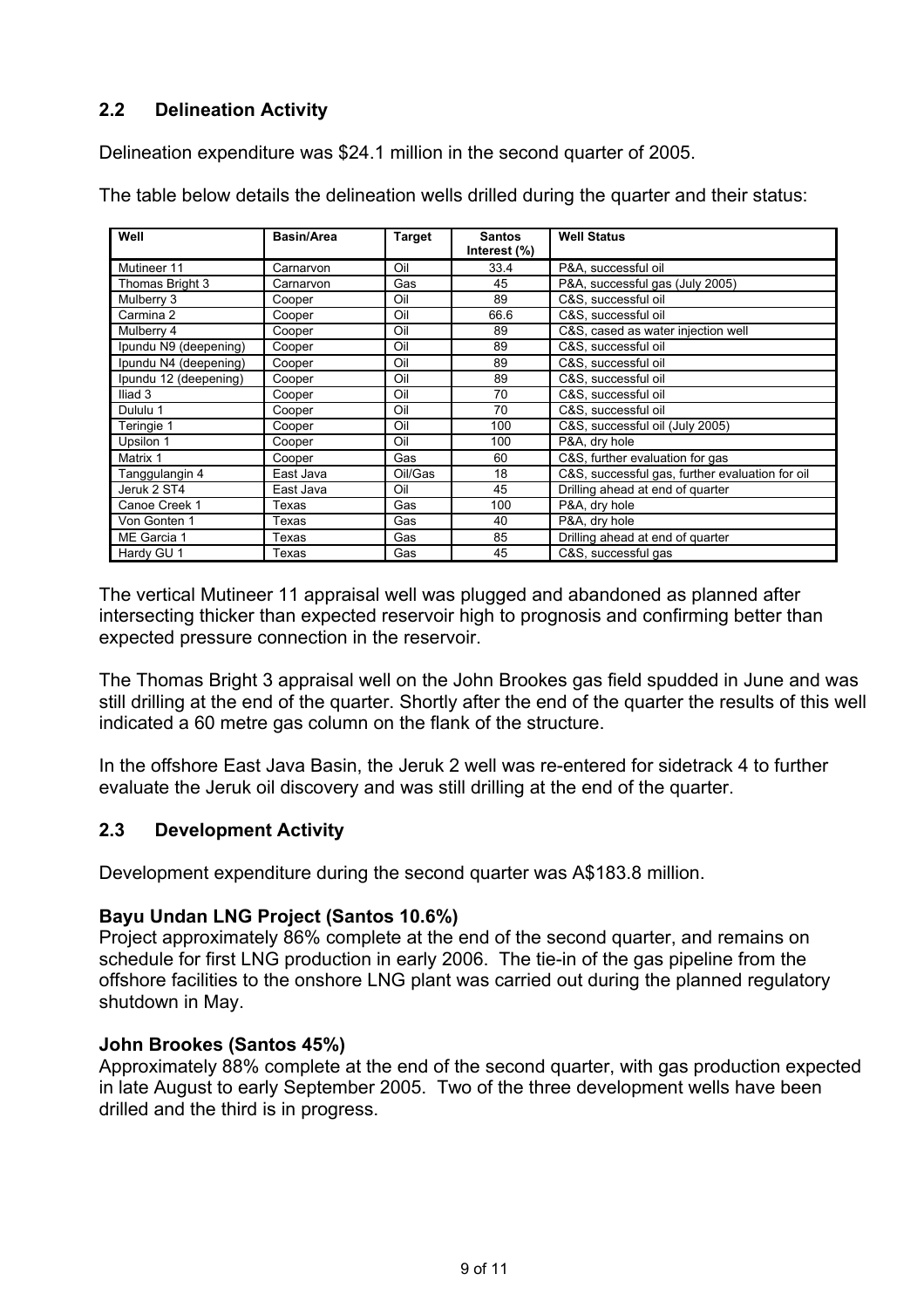# **Casino (Santos 50%, operator)**

Approximately 57% complete at the end of the second quarter and remains on schedule for first gas production during the first quarter of 2006. During the quarter, the directionally drilled shore crossing was in progress and two development wells were drilled, completed and production tested, with results exceeding expectations.

# **Oyong (Santos 45%, operator)**

Approximately 38% complete at the end of the second quarter, with first oil production anticipated by late 2005 or early 2006. During the quarter the wellhead platform was installed and the development wells are currently being drilled. Tendering of the gas export pipeline and installation contract has commenced, to enable gas production to start in early 2007.

## **Maleo (Santos 75%, operator)**

The Maleo gas sales agreement was signed in late May, and first gas production is expected in the second half of 2006 using a converted jack-up rig. Development drilling is expected to commence during the first quarter of 2006.

## **Cooper Basin (Santos 60%–89%, operator)**

Thirteen gas development wells were drilled including four spudded in the first quarter with two still drilling at the end of the second quarter. Of the eleven wells finished during the quarter, one was plugged and abandoned and ten cased and suspended. Eight gas wells were connected during the quarter.

Six oil development wells were drilled and all were cased and suspended, with one oil well connected during the quarter. The Limestone Creek to Strzelecki oil pipeline was replaced during the quarter, and other South Australian Cooper Basin oil pipeline refurbishment is being undertaken

## **3. BUSINESS DEVELOPMENT**

## **Acquisitions/Divestments**

During June, an application was made for a production licence over the Kipper field in the Gippsland Basin as a result of reaching agreement between the RL2 joint venture and the Esso-BHP Billiton joint venture on access arrangements for the processing of Kipper gas through existing facilities. After unitisation, the Santos Group will have a 14% interest in the Kipper field.

On 1 July 2005, Santos announced its intention to acquire Tipperary Corporation Inc. and Tipperary Oil and Gas Australia Pty Ltd. Once completed, this acquisition will provide Santos with an approximate 75% operated working interest and 72% revenue interest in the producing Fairview coal seam methane field, located north of Roma in Queensland, together with more than 4,000km<sup>2</sup> of exploration acreage.

Total cash consideration for the acquisition, including the assumption of debt, is approximately US\$466 million (A\$612 million). An approximate 54% stake in Tipperary Corporation has already been acquired by Santos, and the balance of the transaction is expected to be completed early in the fourth quarter, subject to Tipperary Corporation shareholder approval.

On 18 July 2005, Santos announced that it had agreed to sell its 100% interest in the Golden Beach gas field to Cape Energy (Victoria) Pty Ltd.